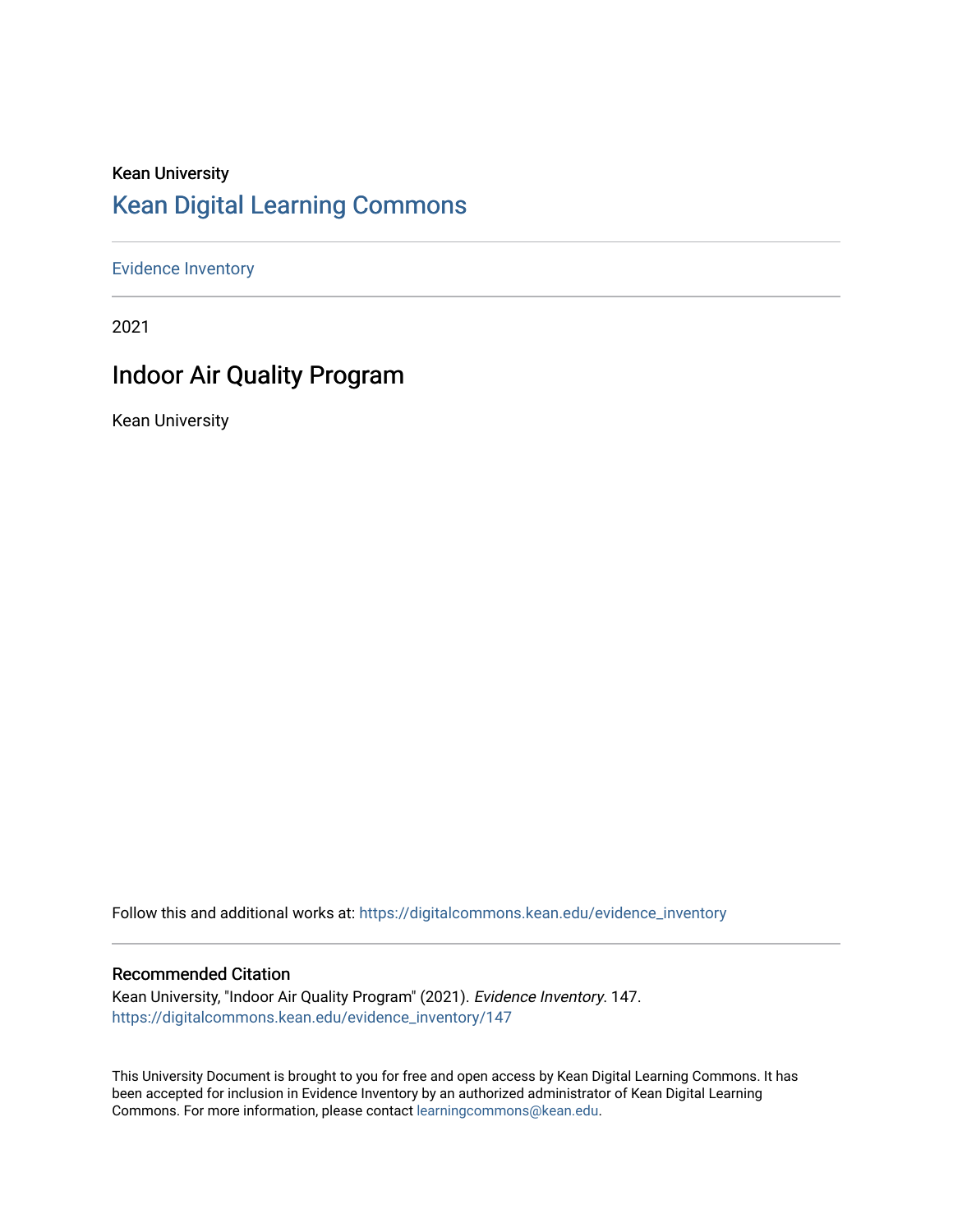# Indoor Air Quality Program

#### Abstract

Indoor Air Quality Program

# Keywords

Indoor Air Quality Program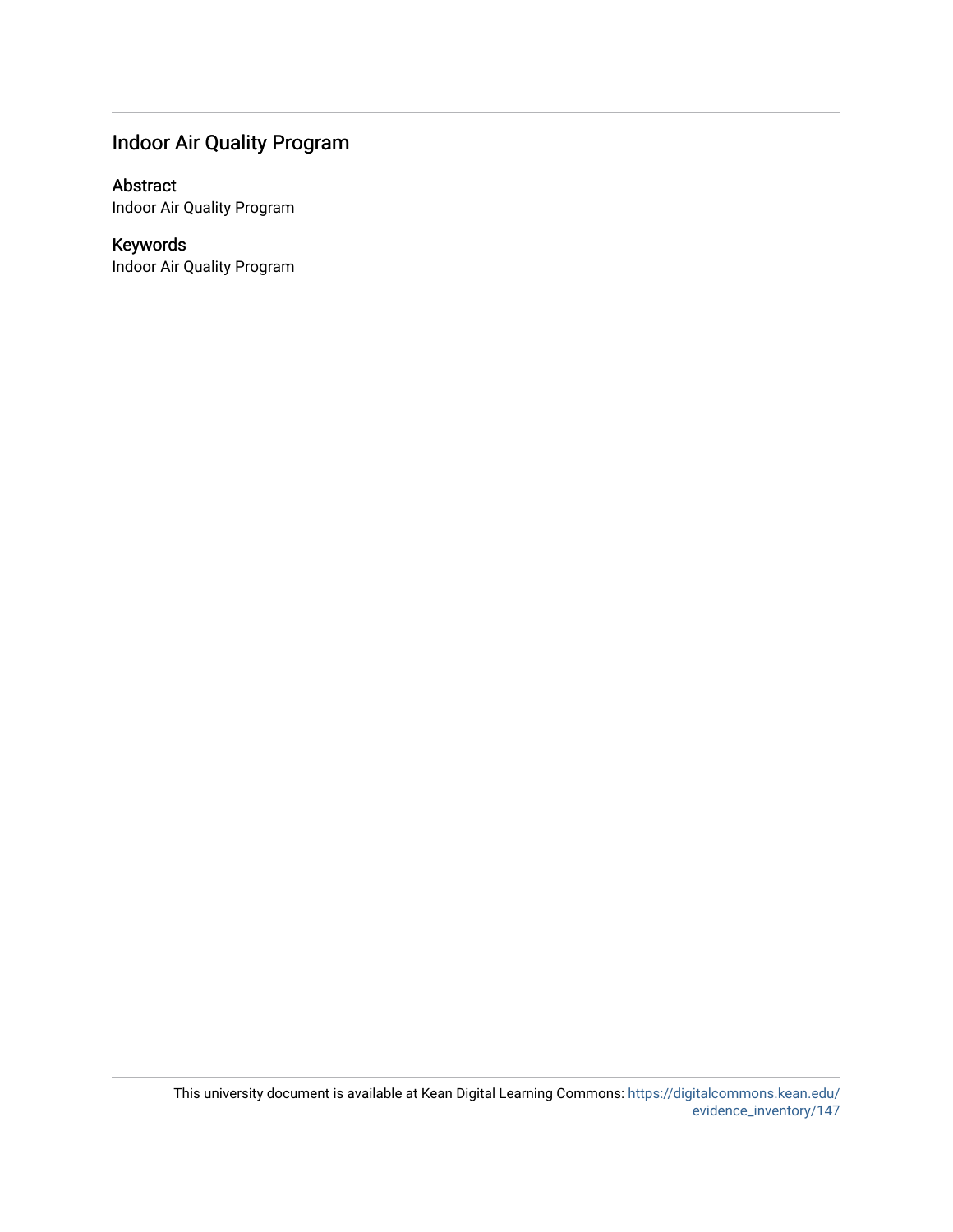

# **Written Indoor Air Quality Program**

# **KEAN UNIVERSITY**

# **UNION, NJ**

**Revised March, 2021**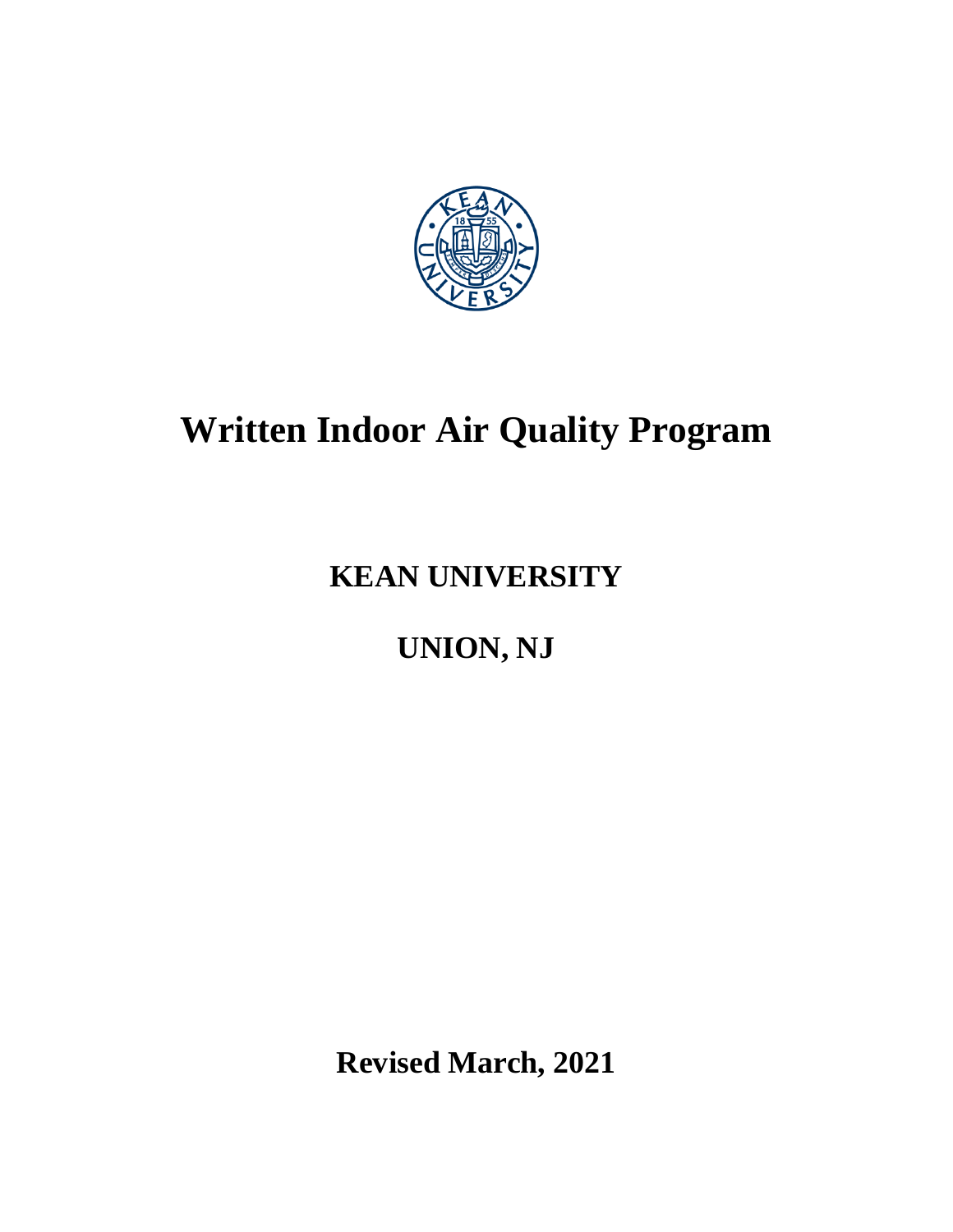#### **Policy and Administration**

This notice is to inform employees that our agency complies with the Public Employees Occupational Safety and Health (PEOSH) Program, Indoor Air Quality (IAQ) Standard (N.J.A.C. 12:100-13) (2007), which was proposed on December 18, 2006 and adopted on May 21, 2007.

We recognize that good indoor air quality is essential to employee's health and productivity. We have established the following policies to promote good indoor air quality for employees in our buildings. These policies follow the requirements established by the PEOSH IAQ Standard as it applies to our workplace. This Written Indoor Air Quality Program applies to the following buildings/locations:

# **All Kean University Buildings in Union and Hillside Townships**

#### **Designated Person**

As required by the New Jersey PEOSH Indoor Air Quality Standard, a person has been designated as the person responsible for Kean University's compliance with the standard. This person is:

> Ken Kimble, Associate Director Facilities and Campus Planning (908) 737- 5006

The designated person is the person who has been trained and given the responsibility by Kean University to make routine visual inspections, oversee preventive maintenance programs, and maintain required records in order to ensure compliance with the IAQ Standard. The designated person is also assigned to receive employee concerns/complaints about indoor air quality, conduct investigations, facilitate repairs or further investigation as necessary, maintain required records, and update the written program annually. Mr. Kimble will also rely on Suzanne Kupiec, Director of EHS to assist with the IAQ program. Ms Kupiec will be responsible for assistance in responding to employee complaints, annual review of the written program, and general guidance on ensuring acceptable IAQ in University buildings.

#### **Preventive Maintenance Schedule**

Preventive maintenance schedules that follow manufacturers' specifications are in place for heating, ventilation and air conditioning systems (HVAC) systems in this workplace. A copy of the preventive maintenance schedule is attached. Damaged and inoperable components will be repaired or replaced as appropriate and a work order to show actions taken will be completed.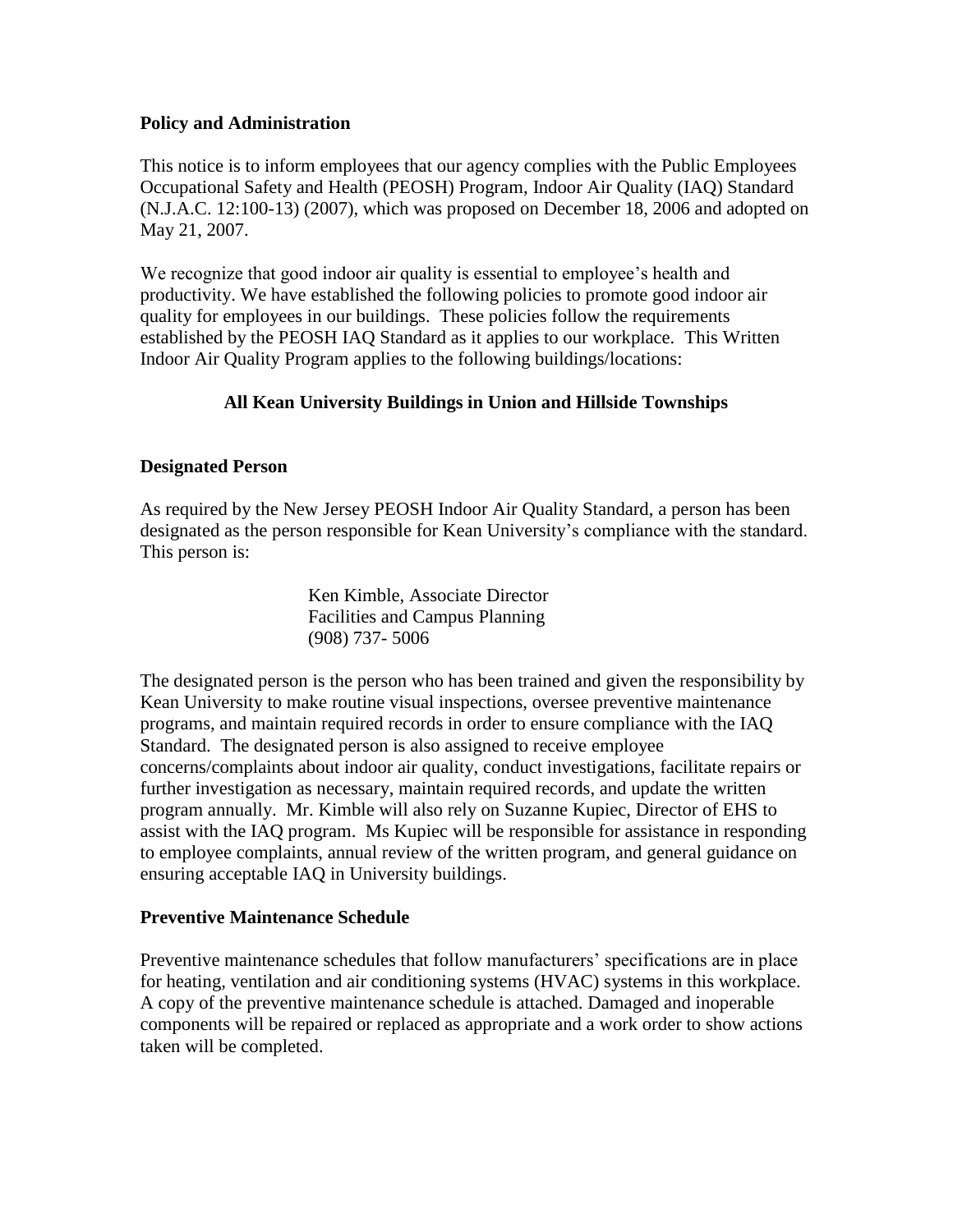# **Recordkeeping**

Documentation of preventive maintenance and repairs to the ventilation system are retained for at least 3 years and include the following information:

- Date that preventive maintenance or repair was performed
- Person or company performing the work
- Documentation of:
	- Checking and/or changing air filters
	- Checking and/or changing belts
	- Lubrication of equipment parts
	- Checking the functioning of motors
	- Confirming that equipment is in operating order
	- Checking for microbial growth in condensate pans or standing water

Documentation of preventive maintenance and work orders for repairs are maintained by Mr. Ken Kimble

#### **Indoor Air Quality Compliance Documents**

Kean will make reasonable efforts to obtain and maintain copies of IAQ compliance documents. Available IAQ compliance documents will be maintained by the Designated Person and will be available to PEOSH during an inspection. These documents include:

- 1. As-built construction documents
- 2. HVAC system commissioning reports
- 3. HVAC systems testing, adjusting, and balancing reports
- 4. Operations and maintenance manuals
- 5. Water treatment logs
- 6. Operator training materials

# **Investigating Complaints**

If employees begin to experience health symptoms that they believe are related to poor indoor air quality, they should notify the Designated Person so that their concerns can be investigated.

Suzanne Kupiec, Director of Environmental Health and Safety, is the person who has been trained and given the authority to conduct basic indoor air quality complaint investigations. In many cases, IAQ complaints can be resolved by Ms Kupiec.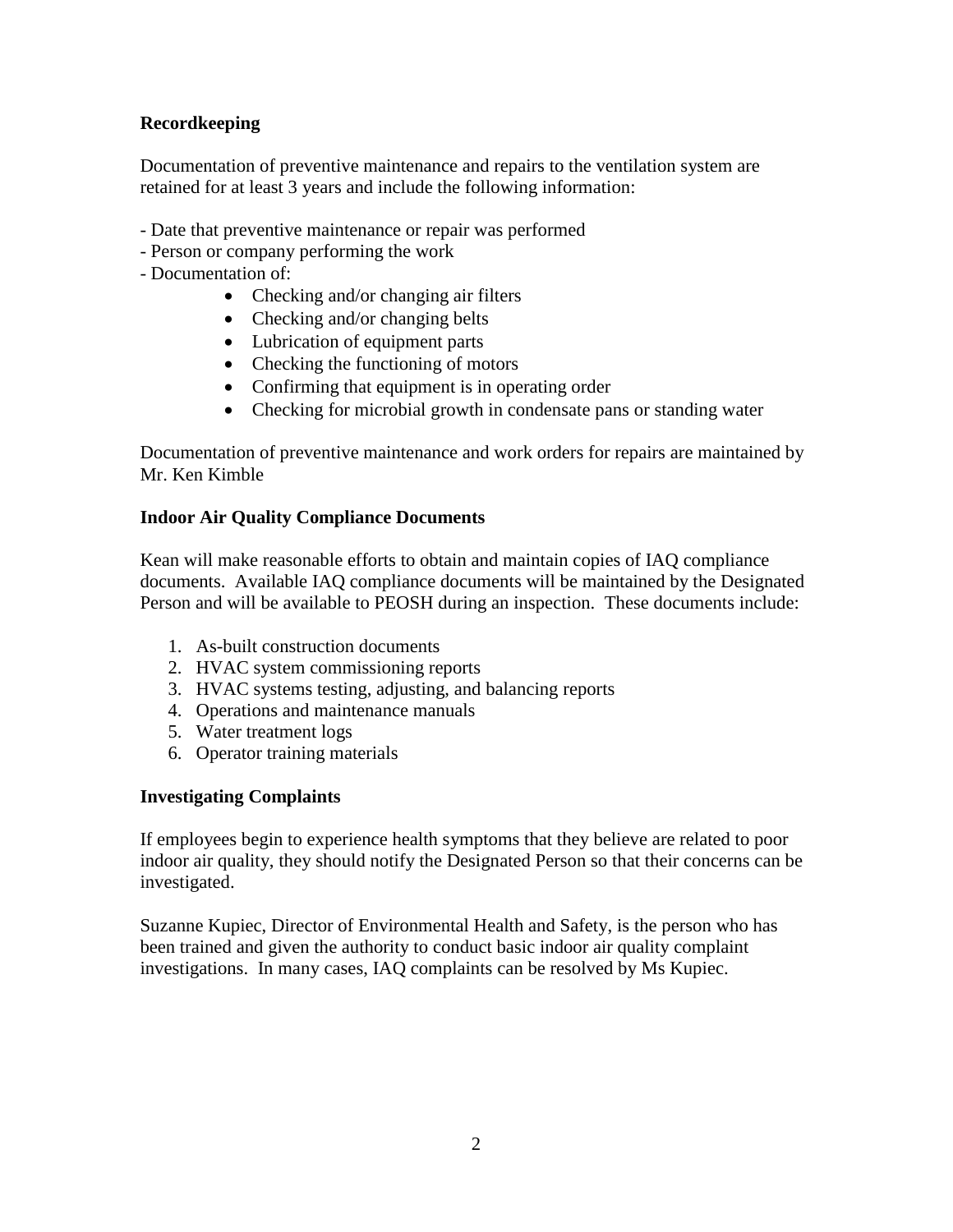# **Responding to Signed Employee Complaints to PEOSH**

If we receive a written notification from PEOSH that a signed employee complaint has been filed with PEOSH, we will conduct an inquiry into the allegations. The findings of the initial inquiry and any planned actions will be provided in a written response to PEOSH within fifteen (15) working days of receipt. Copies of all responses to PEOSH will be maintained by Ken Kimble or Suzanne Kupiec.

# **Notification of Employees**

The Designated Person will notify employees at least 24 hours in advance, or promptly in emergency situations, of work to be performed on a building that may introduce air contaminants into their work area. This notification will be in writing and will identify the planned project and the start date. The notification will also include information on how to access Safety Data Sheets (SDS) or other hazard information. The Designated Person will maintain records of this notification for compliance recordkeeping purposes.

# **Controlling Microbial Contamination**

Uncontrolled water intrusion into buildings (roof leaks, flooding, pipe condensation, plumbing leaks, or sewer backups) has the potential to support microbial growth. All employees should routinely observe their workplace for evidence of water intrusion (i.e. roof leaks, pipe leaks). Employees should notify the Designated Person immediately if they observe evidence of water intrusion so that corrective action can be taken. Ceiling tiles, carpet, and wall boards not dried within 48 hours may be removed as directed by the Designated Person.

# **Controlling Air Contaminants**

# Outside air

The Designated Person will identify the location of outside air intakes and identify potential contamination sources nearby, such as loading docks or other areas where vehicles idle, nearby exhaust stacks, or vegetation. Periodic inspections will be conducted to ensure that the intakes remain clear of potential contaminants. If contamination occurs, the Designated Person will eliminate the contaminant source or make arrangements to relocate the intake.

# Point Source Contaminants

The Designated Person will identify point sources of contaminants and arrange to capture and exhaust these sources from the building using local exhaust ventilation. Exhaust fans will be periodically inspected to ensure that they are functioning properly and exhausting to areas located away from outside air intakes.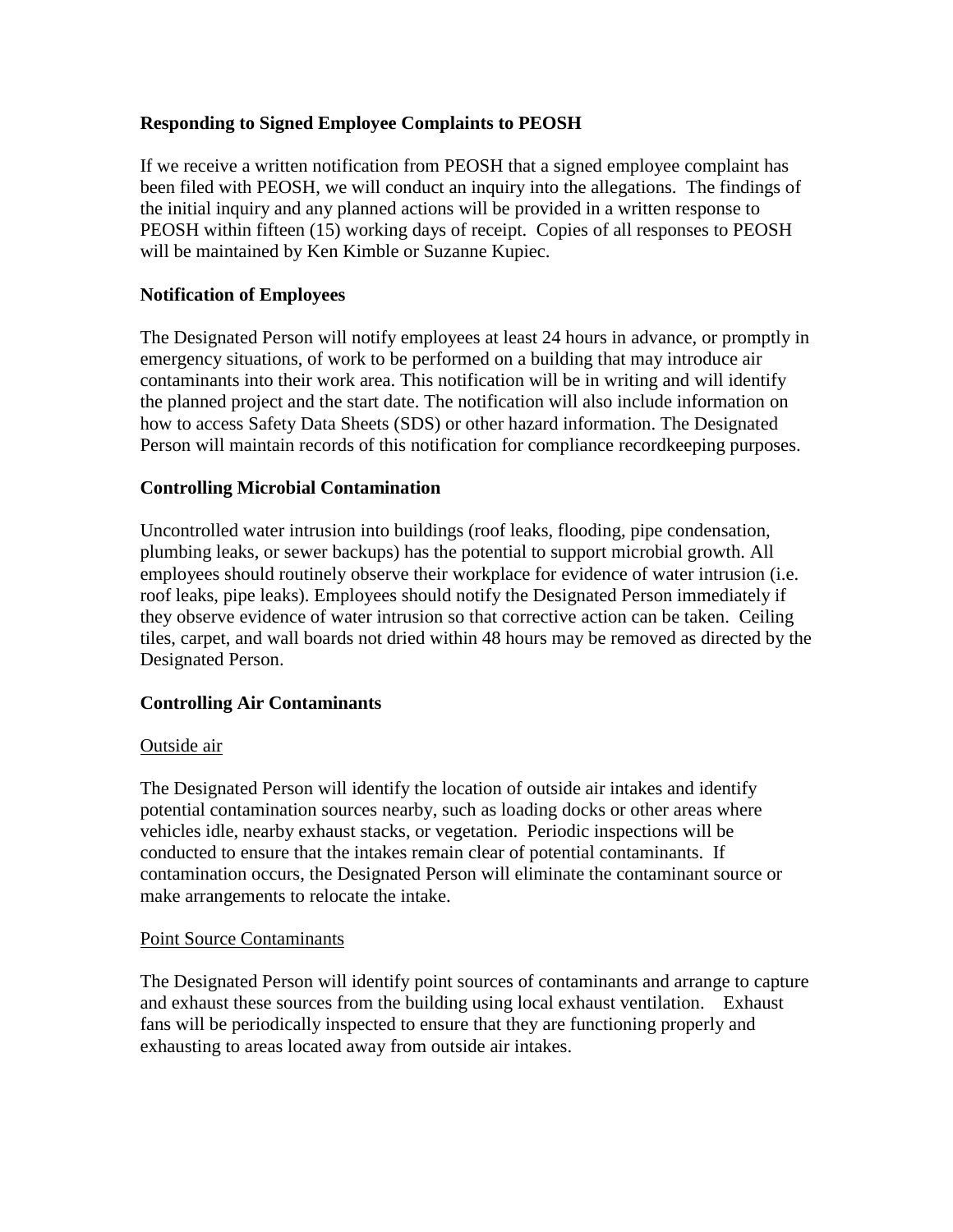# **Response to Temperature and Carbon Dioxide**

#### Temperature

Where a mechanical ventilation system capable of regulating temperature is present, facilities personnel strive to maintain office building temperatures within the range of 68 to 79 degrees Fahrenheit. If the temperature is outside of this range, the Designated Person should be contacted. The Designated Person will ascertain whether the HVAC system is operating properly. If not, the system must be repaired. Please note tha the IAQ Standard does not require the installation of new HVAC equipment to achieve this temperature range.

#### Carbon Dioxide

If the room is equipped with non-mechanical ventilation systems such as operable windows, stacks, louvers, the Designated Person should ensure that these areas are clear and operable to allow the flow of air. If carbon dioxide  $(CO<sub>2</sub>)$  concentrations exceed 1,000 parts per million (ppm), and the room is not equipped with operable windows, the Designated Person will conduct an inspection to ensure that the mechanical HVAC system is operating properly.

#### **Maintaining Indoor Air Quality during Renovation and Construction Projects**

Renovation work and/or new construction projects that have the potential to result in the diffusion of dust, stone and other small particles, toxic gases or other potentially harmful substances into occupied areas in quantities hazardous to health will be controlled in order to minimize employee exposure. For projects under the management of the Office of Facilities and Campus Planning, Suzanne Kupiec will be responsible for ensuring outside contractors comply with the IAQ Standard. The Designated Person will utilize the following protocol to assure that employees' exposure to potentially harmful substances is minimized:

- Obtain SDS for all products to be utilized on the project and maintain on-site throughout the duration of the project.
- Choose the least toxic product that is technically and economically feasible.
- Consider performing the renovation/construction project when building is least occupied.
- Consider temporarily relocating employees to an alternate worksite.
- Notify potentially affected employees, in writing, at least 24 hours prior to commencement of chemical use or dust generation.
- Isolate the work area from occupied areas.
- Use mechanical ventilation and local exhaust ventilation to maintain a negative pressure gradient between the work area and occupied areas.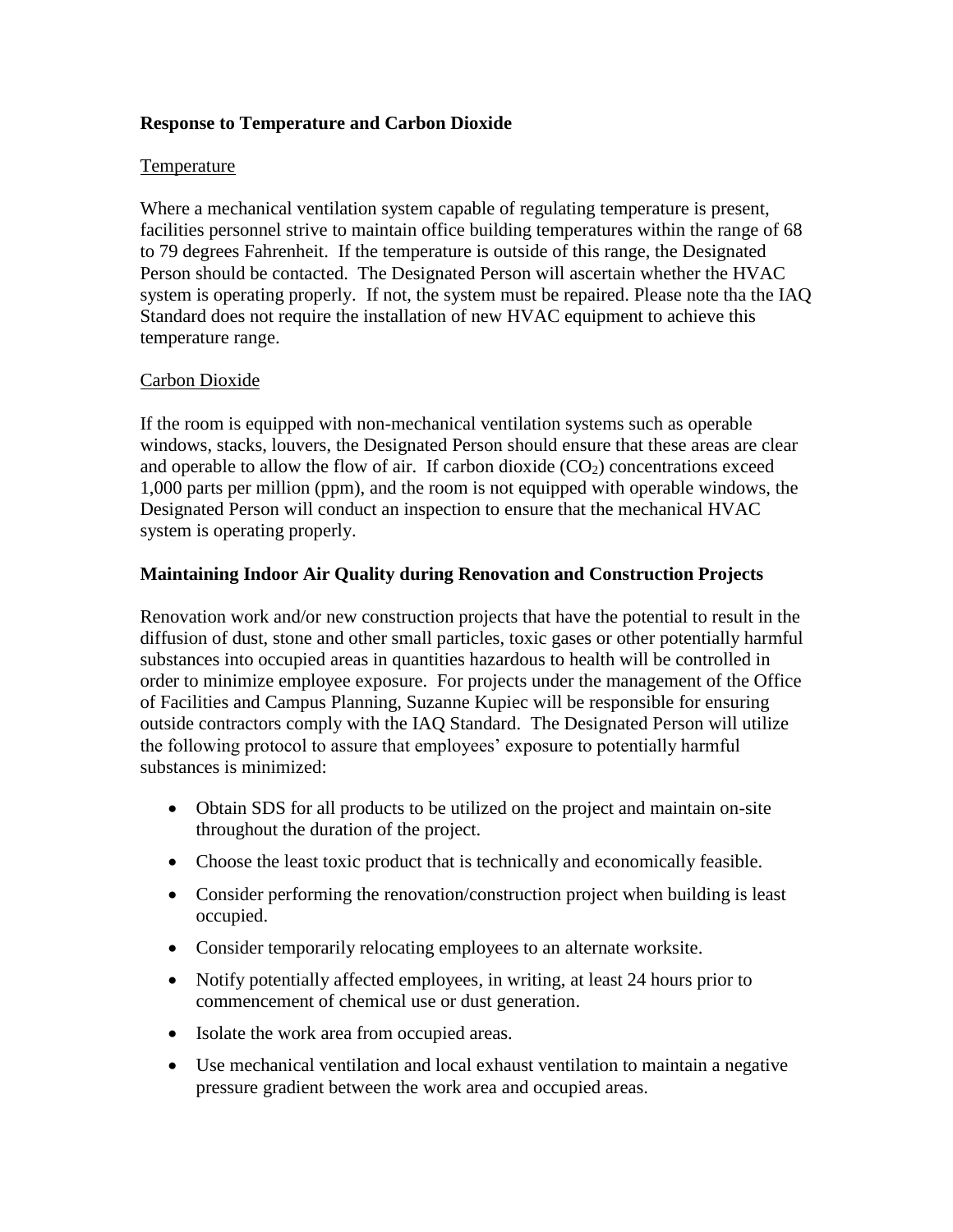Before selection and use of paints, adhesives, sealants, solvents or installation of insulation, particle board, plywood, floor coverings, carpet backing, textiles, or other materials in the course of renovation or construction, the designated person will check product labels or seek and obtain information from the manufacturer of those products on whether or not they contain volatile organic compounds such as solvents, formaldehyde or isocyanates that could be emitted during regular use. This information should be used to select the least volatile/hazardous products and to determine if additional necessary measures need to be taken to comply with the objectives of this section. The Designated Person will maintain records of this evaluation for compliance recordkeeping purposes.

Management and the Designated Person will consider the feasibility of conducting renovation/construction work using appropriate barriers, during periods when the building is unoccupied, or temporarily relocating potentially affected employees to areas of the building that will not be impacted by the project.

Temporary barriers will be utilized to provide a physical isolation between the construction area and occupied areas of the building.

Mechanical ventilation (i.e. fans, portable blowers, or existing HVAC equipment) will be used to maintain a negative pressure gradient between the work area and occupied areas to ensure the safety of employees. Renovation areas in occupied buildings will be isolated and dust and debris shall be confined to the renovation or construction area.

If work is being performed by an outside contractor, the Designated Person will maintain communication with contractor personnel to ensure they comply with the requirements of the PEOSH IAQ standard.

Employees who have special concerns about potential exposures during or after renovation/construction/repair work should consult with their supervisor. If despite these preventive actions, employees are exposed to air contaminants resulting in health effects, employees will be instructed to report any work-related health symptoms to one person (e.g., the nurse, human resources, designated person) so that they can be accurately assessed and investigated when indicated. All exposures should also be reported to their supervisor and the designated person.

#### **Obtaining Permits and Performing Work in Accordance with the New Jersey Uniform Construction Code (N.J.A.C. 5:23)**

Permits for renovation and construction-related work will be obtained as required by the New Jersey Uniform Construction Code (NJUCC), (N.J.A.C. 5:23). All work requiring a permit will be performed in compliance with N.J.A.C. 5:23. Additional information concerning the NJUCC can be obtained from the NJ Department of Community Affairs, Division of Codes and Standards [\(www.state.nj.us/dca/codes,](http://www.state.nj.us/dca/codes) 609-984-7609).